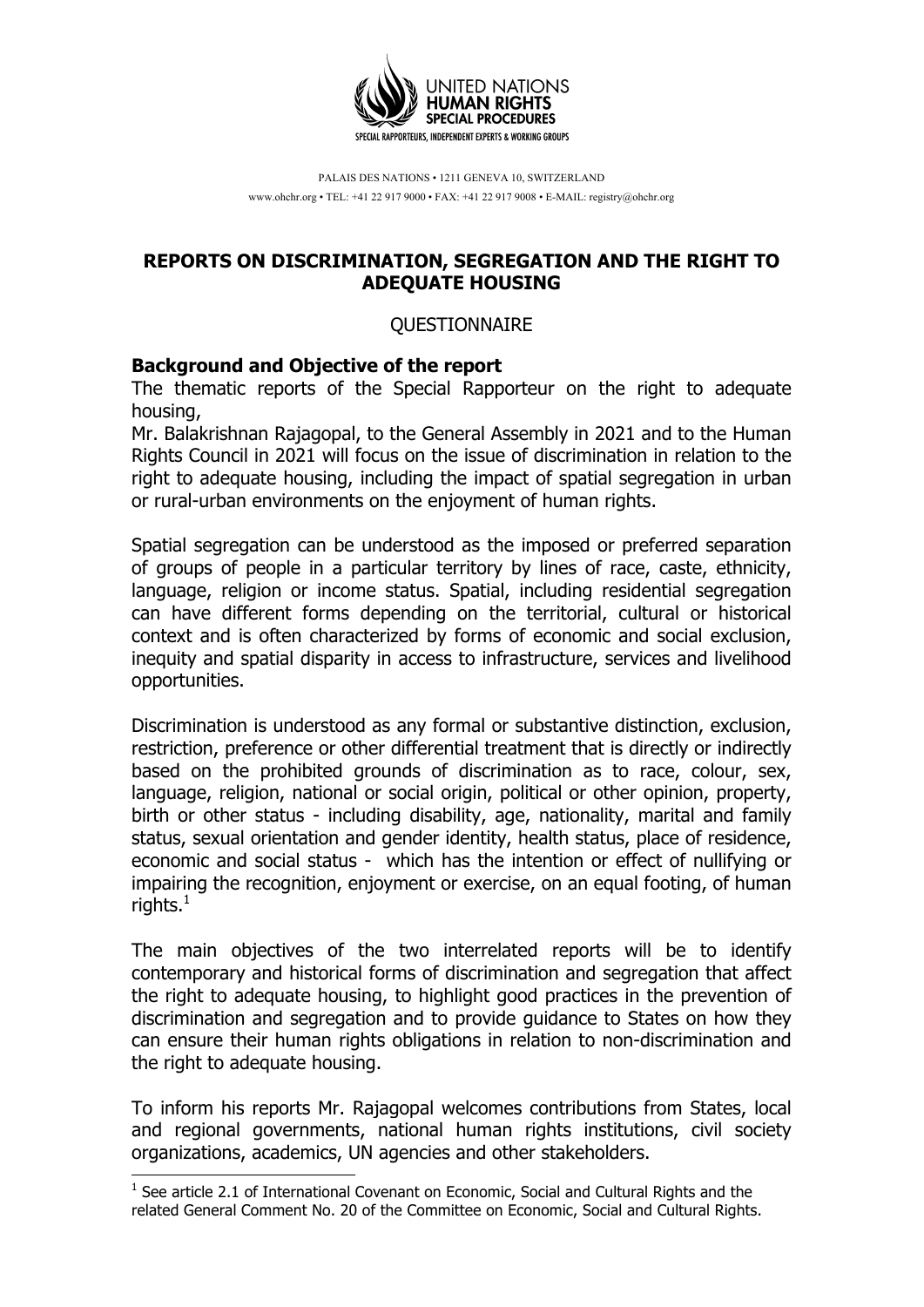The questionnaire is detailed to allow for comprehensive collection of information covering all aspects of the right to adequate housing. However, responding to only those questions on which the responding organization, institution or entity has information, or expertise is much appreciated.

## **BASIC INFORMATION**

1. Name of Individual, Organization, Institution, Agency or State: International Campaign for Tibet

Type of Entity\*

 National Government or federal governmental ministry/agency Inter-governmental organization or UN agency Local or regional government, agency, representative or mayor Association, tenant union or housing cooperative NGO network, umbrella organization Community-based NGO Academia Foundation National human rights organization, ombudsperson Real estate, urban planning or construction Real estate investor or investment fund Trade Union Other:

2. Categorization of your Work

Please select one or more responses, as appropriate.

Public administration **Advocacy** Funding Legal Assistance **Networking Policy** Research Technical Assistance **Training** N/A Other:

3. City/Town: Washington, D.C., Brussels, Amsterdam, Berlin

4. State/Province: USA, Belgium, The Netherlands, Germany

5. Country (please indicate your region or "international" if focus the work of your organization covers multiple countries); Tibet, China

6. Contact e-mail (will remain confidential) in case we have questions: Ms. Palmo Tenzin, palmo.tenzin@savetibet.de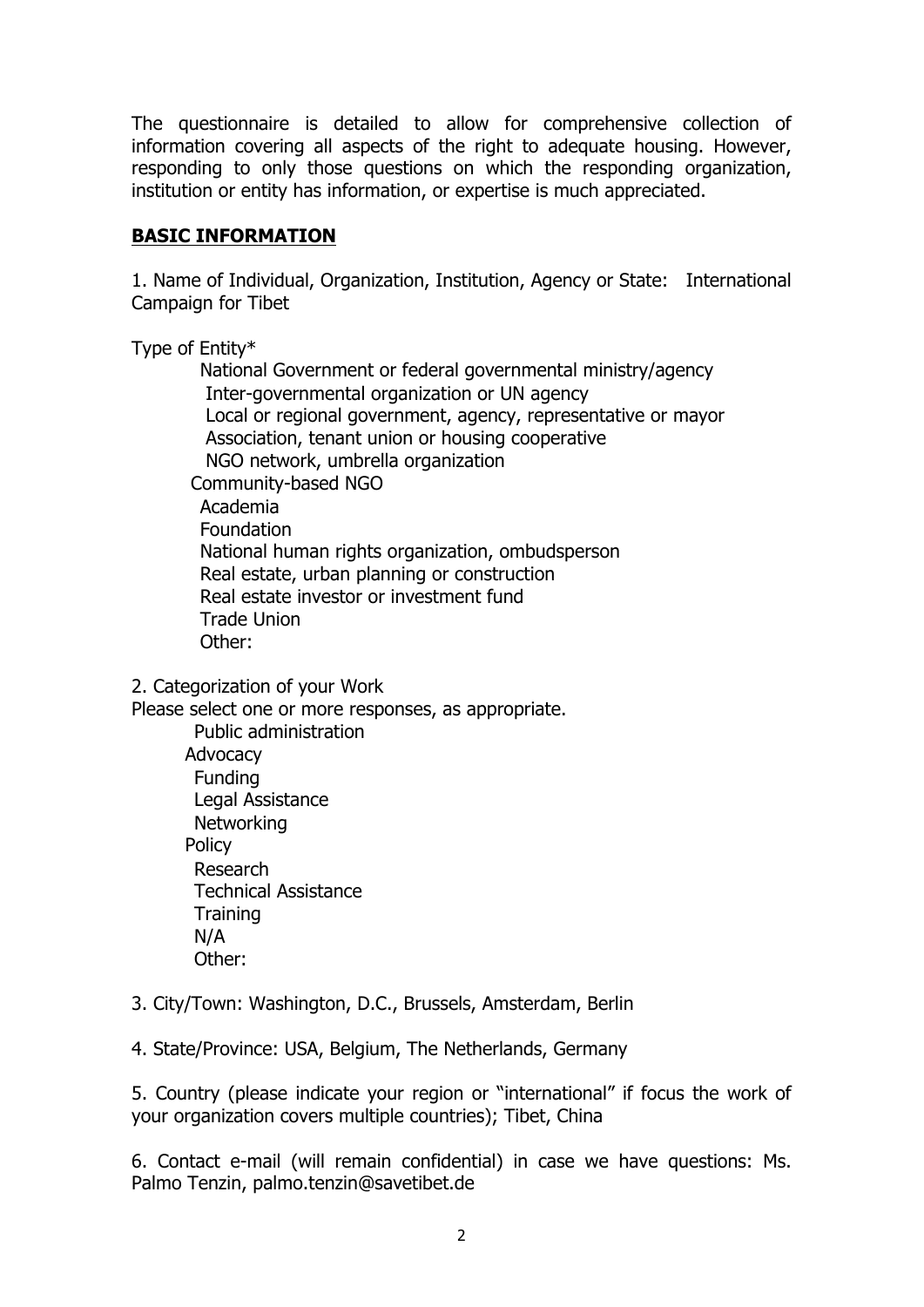## **HOUSING DISCRIMINATION**

7. What specific forms of de facto or legal discrimination or barriers towards equal enjoyment of the right to adequate housing do the following groups face in your country (please provide evidence with examples, studies, reports and relevant statistical information):

Tibetans inside Tibet<sup>2</sup> and China are systematically discriminated for their distinct ethnic, indigenous, cultural and religious identity, as well as official government label as a minority group. We would like to highlight at least four specific ways in which Tibetans experience discrimination in maintaining or accessing adequate housing.

Four examples of discrimination

- 1. Discrimination against nomadic or semi-nomadic lifestyles and the subsequent housing facilities that are used to maintain such livelihoods.
- 2. Discrimination in accessing housing for religious practices
- 3. Legal barriers to adequate housing due to a complex system of land rights, corruption, and a lack of political rights to claim land rights.
- 4. Participation in reconstruction projects, such as following the Yushu earthquake.

# **1. Discrimination against nomadic or semi-nomadic lifestyles**

Tibetans who live nomadic or semi-nomadic lifestyles across rural areas of Tibet and China are discriminated for their nomadic lifestyle. Their lifestyle, and their semi-permanent homes are declared 'backward', inappropriate and treated as culturally inadequate dwellings. When seeking adequate housing, they are discriminated in the areas of accessibility, hospitality, location, availability of services, and cultural adequacy.

Since the 1980s, the Chinese central government has worked to settle Tibetan nomads into sedentary houses and impose an external model of housing. Under the guise of socio-economic development and grassland conservation, at least 1.8 million nomads (about one third of the Tibetan population) have been resettled into sedentary houses.<sup>3</sup> Given the significant gaps in the data, this is an extremely conservative figure; the real figure could be significantly higher.<br> $\frac{1}{2}$  Tibet was traditionally comprised of three main areas: Amdo (north-eastern Tibet), Kham

<sup>(</sup>eastern Tibet) and U-Tsang (central and western Tibet). The Tibet Autonomous Region was set up by the Chinese government in 1965 and covers the area of Tibet west of the Dri-chu (Yangtse river), including part of Kham. The rest of Amdo and Kham have been incorporated into Chinese provinces, and where Tibetan communities were said to have 'compact inhabitancy' in these provinces, they were designated Tibetan autonomous prefectures and counties. As a result, most of Qinghai and parts of Gansu, Sichuan and Yunnan provinces are acknowledged by the Chinese government to be 'Tibetan.' This submission uses the term 'Tibet' to refer to all Tibetan areas currently under the jurisdiction of the People's Republic of China. <sup>3</sup> China Daily, 6 July 2012: 'Over 1 million Tibetan nomads choose settlement',

http://www.chinadaily.com.cn/china/2012-07/06/content\_15555645.htm; Xinhua, 1 December 2012: 'Massive nomad settlement to protect "mother river"',

http://en.people.cn/90882/8041990.html; China Daily, 6 July 2012: 'Over 1 million Tibetan nomads choose settlement', http://www.chinadaily.com.cn/china/2012-

<sup>07/06/</sup>content\_15555645.htm; and Central People's Government of the People's Republic of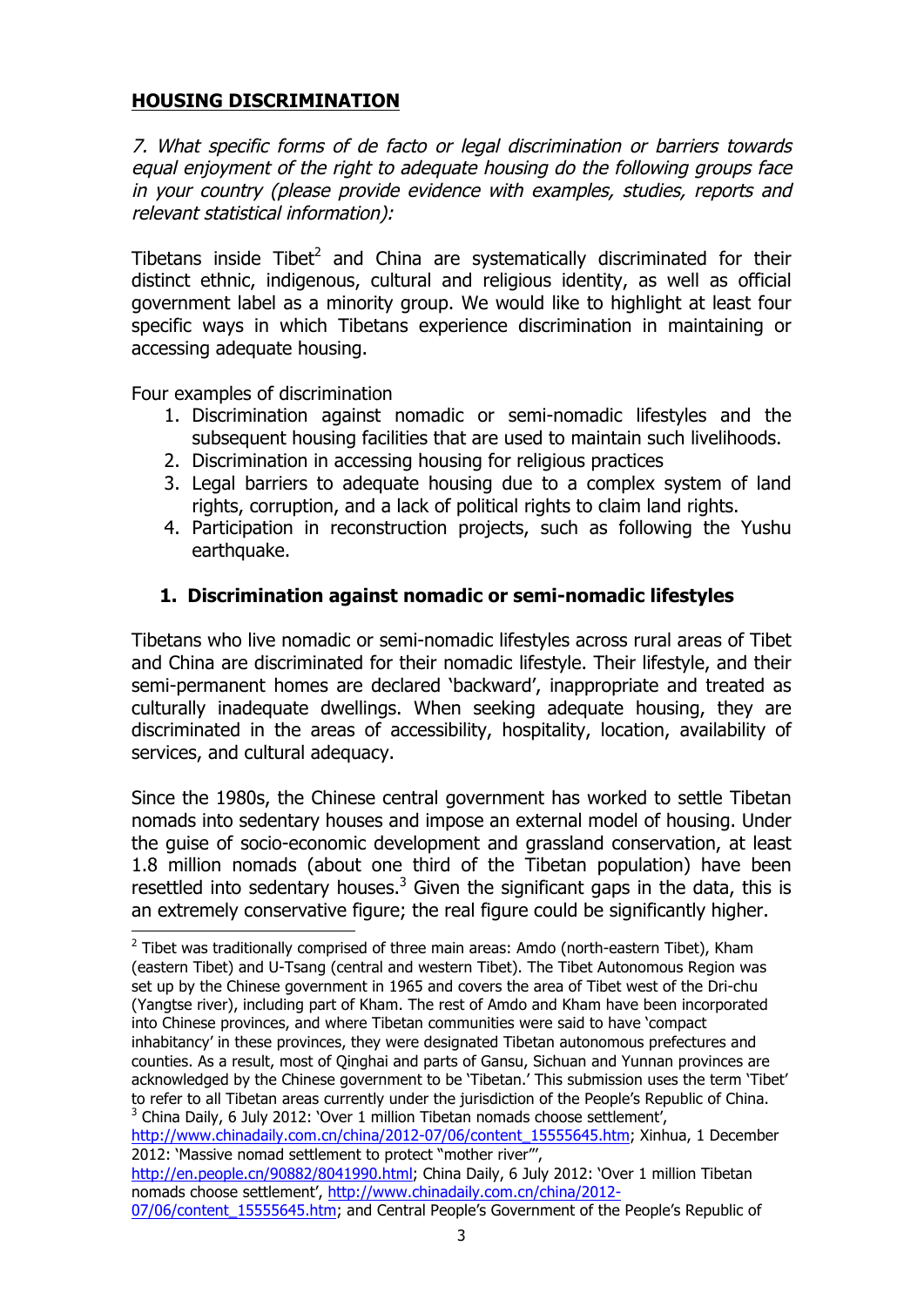Tibetan nomadic or semi-nomadic families move seasonally with their livestock (such as yaks and sheep) across the grasslands and usually live in a house in the winter months. Their nomadic lifestyle allows them to access water, grasslands and raise their livestock, which produce meat, dairy products and fuel.

When Tibetans are moved into fixed homes, which are located in set concrete blocks, they are required to give up their animals and forfeit their grazing rights. Many families are coerced into new housing in assigned blocks with promises of a new comfortable home, new job opportunities, and access to education and health services. However, they find that their new homes are uninhabitable. Not only can residents not keep a few animals as a source of dairy or eggs, houses are often too small to house families which include three generations. The houses are also poorly designed for the Tibetan climate and require lots of energy to heat and cool. The promise of job opportunities are unfounded and families are left indebted with a mortgage and insufficient funds to pay for new costs such as food, water, electricity, education and health bills. Some new dwellings also have unreliable water sources.<sup>4</sup>

Tibetan nomads also experience housing discrimination through their limited access to public services, such as education and health services. In 2003, the Chinese government introduced the school consolidation policy, which consolidated primary schools into cities and towns, as a strategy to draw families off their grasslands and out of villages. <sup>5</sup>

### **2. Discrimination in accessing housing for religious practices**

Tibetans have also experienced discrimination in accessing housing for religious practice. This form of discrimination is justified by ideas of what are culturally appropriate ways of living and believing.

Housing rules are used to evict and forcibly move Tibetans and other Tibetan Buddhist students outside of Buddhist institutions and towns. Two distinct examples of this are the large-scale evictions of Tibetan Buddhist practitioners from Larung Gar and Yachen Gar Buddhist institutes. From 2016 to September 2017, Chinese authorities forcefully halved the 10,000 resident population of Larung Gar.<sup>6</sup> Later in May 2019, over 7,000 residents were expelled from

http://www.chinadaily.com.cn/china/tibet50years/2015-08/07/content\_21525294.htm.

China, 5 December 2009, '青海3万多口口牧民迁新居: "小口政 "托起"大民生"[Ch. 'More than 30,000 farmers and herdsmen in Qinghai moved to their new homes: microfinance support the people's livelihood], http://www.gov.cn/jrzg/2009-12/05/content\_1481036.htm; Human Rights Watch, 'They Say We Should Be Grateful', 2013,

https://www.hrw.org/sites/default/files/reports/tibet0613webwcover\_0.pdf, page 4; China Daily, 7 August 2015, 'Families moving into the modern era',

<sup>&</sup>lt;sup>4</sup> Gongbo Tashi and Marc Foggin, 2012, 'Resettlement as Development and Progress? Eight years on', Nomadic Peoples, Vol.16, No.1, page 141.

<sup>&</sup>lt;sup>5</sup> Yang Bai, 2018, 'Hybridity and Tibetan language education policies in Sichuan', *Australian and* International Journal of Rural Education, Vol. 28. No. 2. page 6.

 $6$  Radio Free Asia, 15 August 2017, 'Demolition of Tibetan residences underway at Sichuan's Yachen Gar Buddhist Center', https://www.rfa.org/english/news/tibet/demolition-08152017145510.html.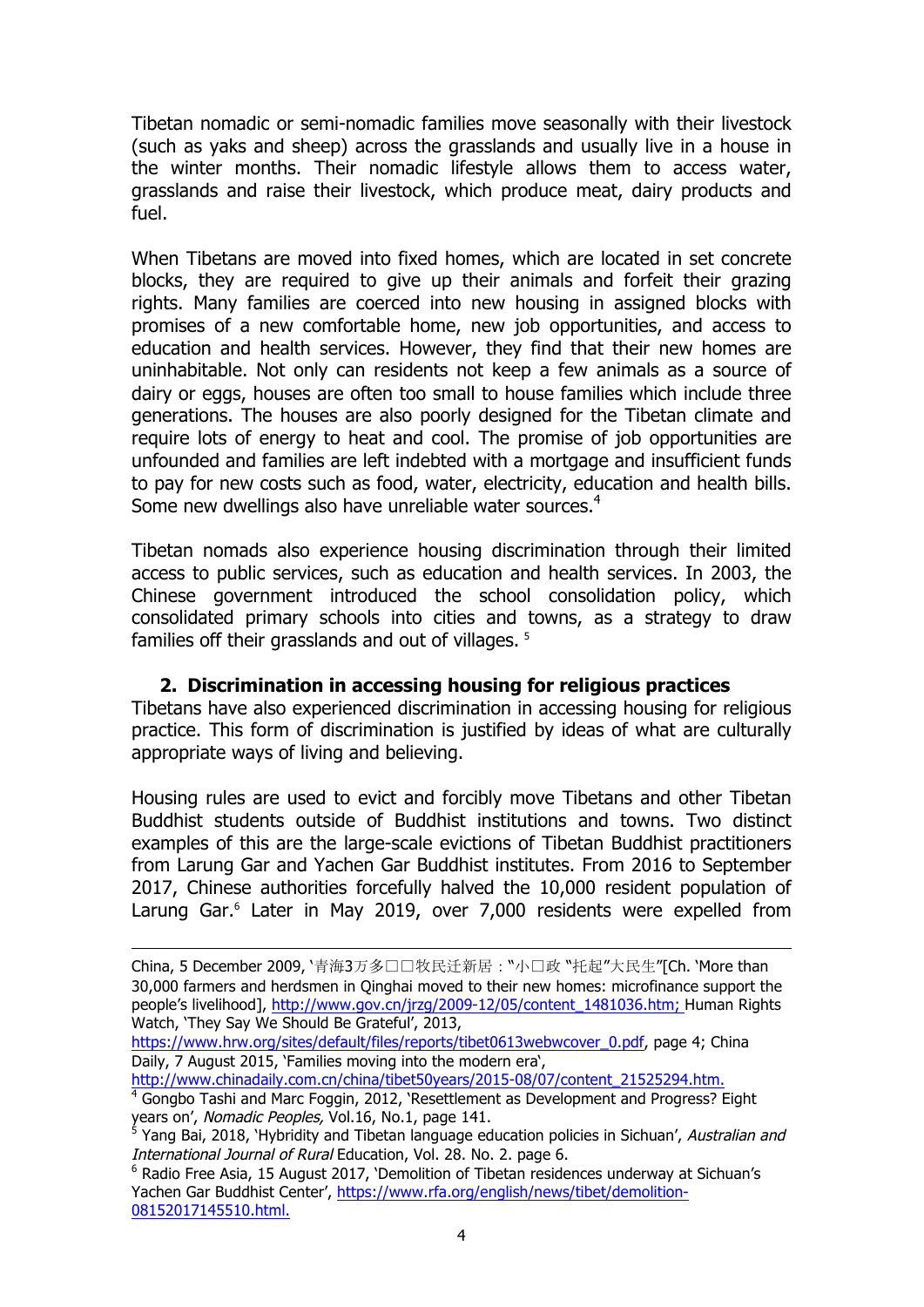Yachen Gar.<sup>7</sup> Individuals were evicted based on new housing safety and permit rules. Evictees were returned to their places of birth. Many who returned to areas inside the Tibet Autonomous Region were sent to re-education courses and restricted from accessing religious education.<sup>8</sup> Housing rules are therefore used as one of many instruments to control the movement and private lives of Tibetans.

## 3. **Legal barriers to adequate housing due to corruption, a complex system of land rights, and challenging permit application system**.

Legal rights to land in Tibet are area-specific, unclear and poorly understood. When they are kwn, there is a gap between legal property rights and the ability of individuals to exercise their rights. The power of individuals to exercise legally defined rights is constrained by the politics of fear, and the securitisation of economic grievances by Tibetans as political protests and threats. Han citizens generally have more opportunities to claim their rights through open protest and rightful resistance, such as through petitions and lawsuits.

The 'household responsibility system', which decollectivized and privatised land in the 1980s in Tibet set no specified number of years for land tenure. It simply stated land tenure was 'for the long term'.<sup>9</sup> Individuals are also uncertain as to whether they have ownership rights or merely land use rights.<sup>10</sup> The unspecified nature of the period of land tenure and also uncertainty about the nature of the rights, limits citizens' ability to claim and protect their rights. As noted by the scholar Emily Yeh, the lack of clarity allows the state to more easily limit avenues for rightful resistance: the act of skilfully promoting the enforcement of already existing laws, policies and officially promoted values. $11$ 

In the situation when individuals know their rights, there remains a significant gap between legally protected rights and the application of those rights. For Tibetans, this is primarily due to their ethnic identity and the securitisation of Tibetan grievances as political threats. In April 2019, Chinese authorities sentenced nine Tibetans to prison terms of three to seven years for starting an informal organisation to reclaim expropriated community land.<sup>12</sup>

In cases where Tibetan nomads have sought to claim compensation for nomad relocation, some have been sentenced. For example, Anya Sengdra is an anticorruption campaigner who criticised local officials for misusing public funds

<sup>11</sup> Opt., Cit., Yeh, 2004, 172.

 $<sup>7</sup>$  Radio Free Asia, 11 June 2019, 'Thousands of Monks, Nuns evicted from Sichuan's Yachen</sup> Gar', https://www.rfa.org/english/news/tibet/EVICTED-06112019163506.html.

<sup>&</sup>lt;sup>8</sup> Radio Free Asia, 27 July 2019, 'Large-scale demolition begins at Yachen Gar Tibetan Buddhist Center', https://www.rfa.org/english/news/tibet/demolition-07272019091153.html.. 9 Emily T. Yeh, January-June 2004, 'Property Relations in Tibet Since Decollectivisation and the

Question of 'Fuzziness', Conservation and Society, Vol. 2, No.1, pages 169-170.

<sup>10</sup> '西藏农村宅基地有哪些规定?宅基地能买卖吗?(附西藏自治区农村村民住宅用地管理规定)' ('What are the regulations for rural homesteads in Tibet? Can the homestead be bought and sold?'), 17 February 2017, Tuliu, https://www.tuliu.com/read-51463.html

<sup>12</sup> Tibetan Centre for Human Rights and Democracy, 19 April 2019, 'Nine Tibetans sentenced up to 7 years in prison under China's organized crime crackdown', http://tchrd.org/ninetibetans-sentenced-up-to-7-years-in-prison-under-chinas-organised-crime-crackdown/.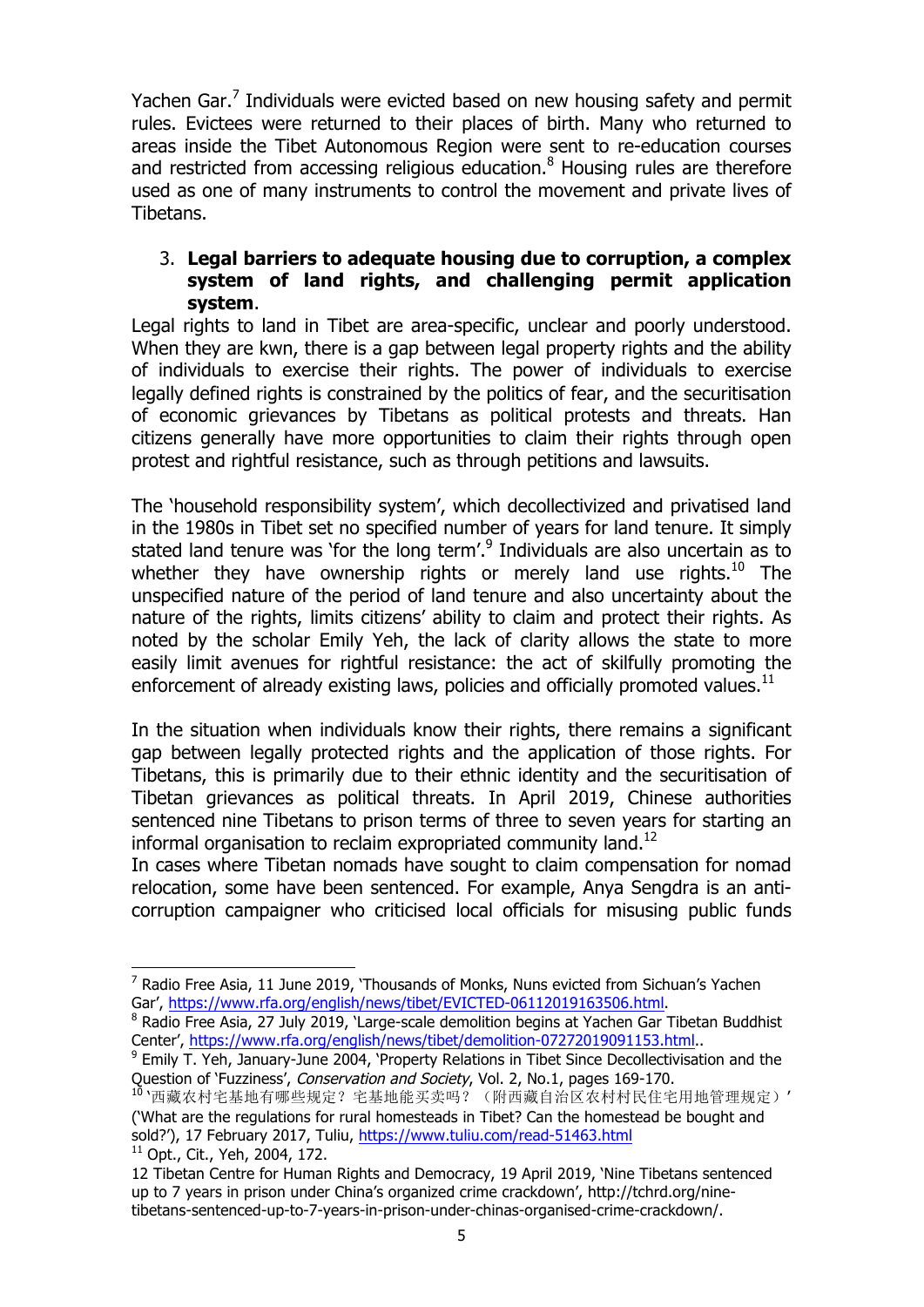designated for relocated nomads, and organised campaigns against illegal mining and hunting.  $13$ 

## **4. Participation in reconstruction of houses**

Following the 6.9 magnitude earthquake that hit Yushu in April 2010, government authorities undertook a reconstruction project which illustrates the way local Tibetans experience discrimination in accessibility to land, and living a culturally Tibetan lifestyle. However in April 2011, hundreds of Tibetans gathered to protest the government's new plans for land distribution. Tibetans called for greater inclusion after discovering new government plans redistributed land and assigned all strategic and desirable locations for government tourism infrastructure.14 The new houses that were constructed also resembled concrete blocks built for relocated nomads, which were too small to house Tibetan families which include several generations.<sup>15</sup>

8. Discrimination in housing can affect various dimensions of the right to adequate housing and other human rights. Could you provide more details regarding the specific areas in which housing discrimination is experienced? Below are examples of various forms of discrimination that can be experienced in relation to different dimensions of the right to adequate housing:

See question 7.

9. Are there any particular current laws, policies or practices in your country, region or town/community that contribute to or exacerbate discrimination in relation to the right to adequate housing?

Numerous policies aim to relocate nomads off their grasslands. At least five nomad relocation policies persist under environmental and economic programs across the Tibet Autonomous Region and Tibetan areas of China:

- 1. "Converting pastures to grasslands" (Tuimu Huancao): a priority program part of the Western Development Strategy  $(2000)^{16}$  The "Converting pastures to grasslands" policy launched nationally in 2003, and in the TAR in 2004.
- 2. Ecological Migration (Shengtai yimin): implemented in 2005.
- 3. The Comfortable Housing project: implemented in the TAR in 2006.<sup>17</sup>

<sup>13</sup> International Campaign for Tibet (ICT), 19 May 2020, 'UN human rights experts ask China to lift charges against Tibetan anti-corruption activist Anya Sengdra', https://savetibet.org/unhuman-rights-experts-ask-china-to-lift-charges-against-tibetan-anti-corruption-activist-anyasengdra/.

<sup>14</sup> ICT, 15 April 2011, 'Reconstruction of earthquake-hit area excludes Tibetan participation, ignores local concerns: one year on from earthquake', https://savetibet.org/reconstruction-ofearthquake-hit-area-excludes-tibetan-participation-ignores-local-concerns-one-year-on-fromearthquake/ $#1$ .<br><sup>15</sup> Ibid. ICT, 15 April 2011.

<sup>&</sup>lt;sup>16</sup> J. Marc Foggin, 'Depopulating the Tibetan Grasslands', Mountain Research Development, February 2008; 28(1), page 28.

<sup>17</sup> http://usa.chinadaily.com.cn/business/2012-01/28/content\_14497807.htm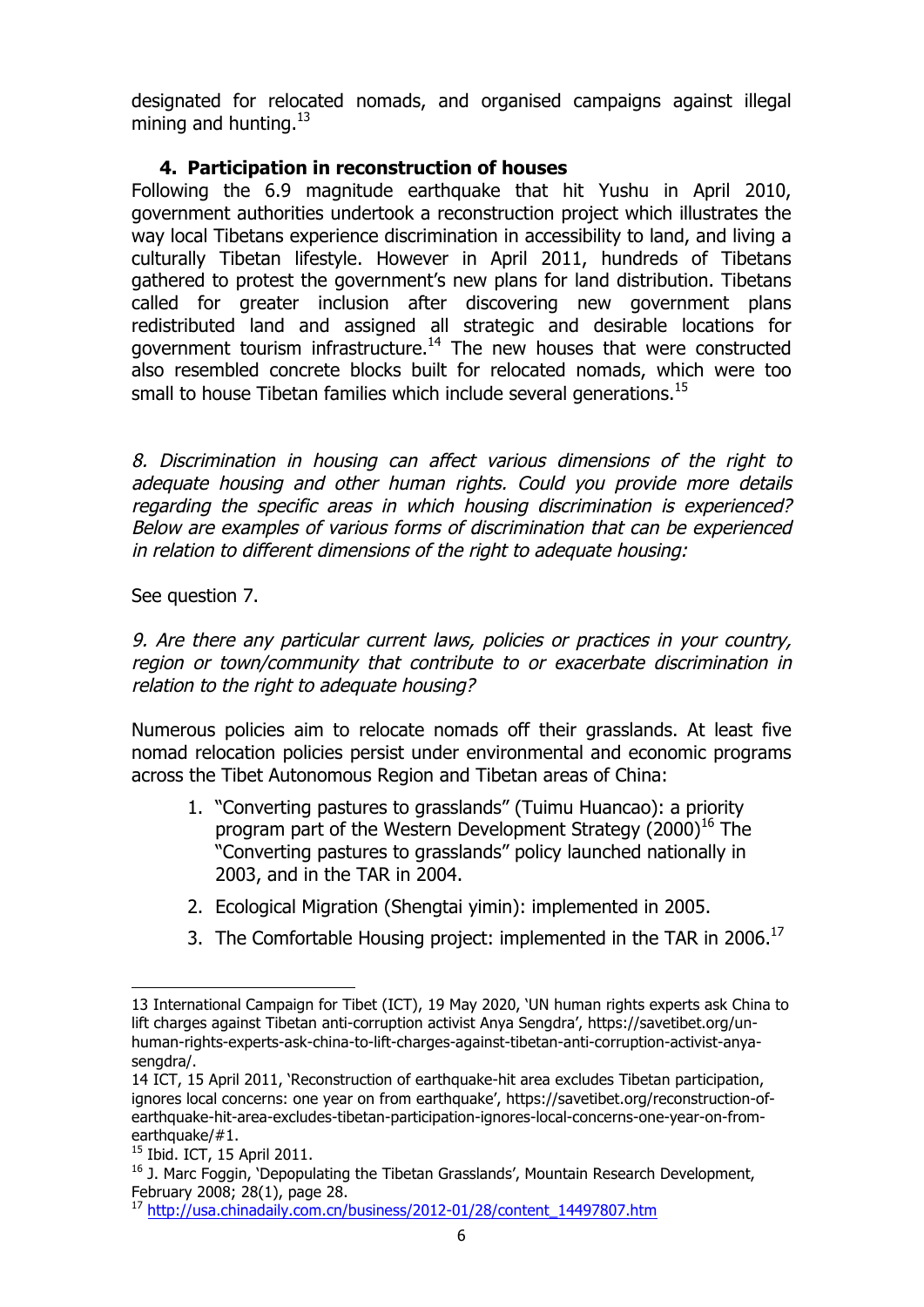- 4. Nomadic settlement project: implemented in Qinghai in 2009. The project paralleled the TAR's Comfortable Housing project.
- 5. Poverty alleviation project: nomad relocation was one of many programs under the economic poverty reduction campaign.

The politicisation and securitisation of Tibetan identity and the grievances they carry is the single most significant government practice that contributes to and exacerbates discrimination in relation to the right to adequate housing. The perception of Tibetan identity (ethnic or cultural in nature) as threatening to the stability of the state limits Tibetan peoples' ability to access their legally defined rights, and therefore seek transparency, accountability and compensation when adequate housing is denied.<sup>18</sup>

10. Can you explain exemptions in national law that allow (certain) public, private or religious housing providers to give preferential or exclusive access to housing to members of a particular group, for example based on membership, employment contract, public service, age, disability, civil status, sex, gender, religion, income or other criteria? N/A

11. In case there may be differential treatment of particular groups in relation to housing, please explain why such treatment could be justifiable according to international human rights standards - for example positive measures benefiting a particular group to overcome systematic discrimination or disadvantage-or if it would amount to discrimination? N/A

# **SPATIAL AND RESIDENTIAL SEGREGATION**

 $\overline{a}$ 

19. Are there any laws or policies requiring certain individuals (and their families) to live in particular housing provided to them or in a particular geographical area (e.g. asylum seekers, migrants, IDPs, refugees, ethnic, religious, linguistic or other minorities, indigenous peoples, persons with disabilities, public service and military personnel)?

Nomad resettlement policies coerce Tibetan nomads from their grasslands to fixed concrete blocks that are located in a newly constructed village. See question 7 for more details.

20. In your view, what are the principal barriers to diminishing spatial, including residential segregation? N/A

 $18$  ICT, 19 December 2018, 'The origin of the 'Xinjiang model' in Tibet under Chen Quanguo: Securitizing ethnicity and accelerating assimilation', https://savetibet.org/the-origin-of-thexinjiang-model-in-tibet-under-chen-quanguo-securitizing-ethnicity-and-acceleratingassimilation/.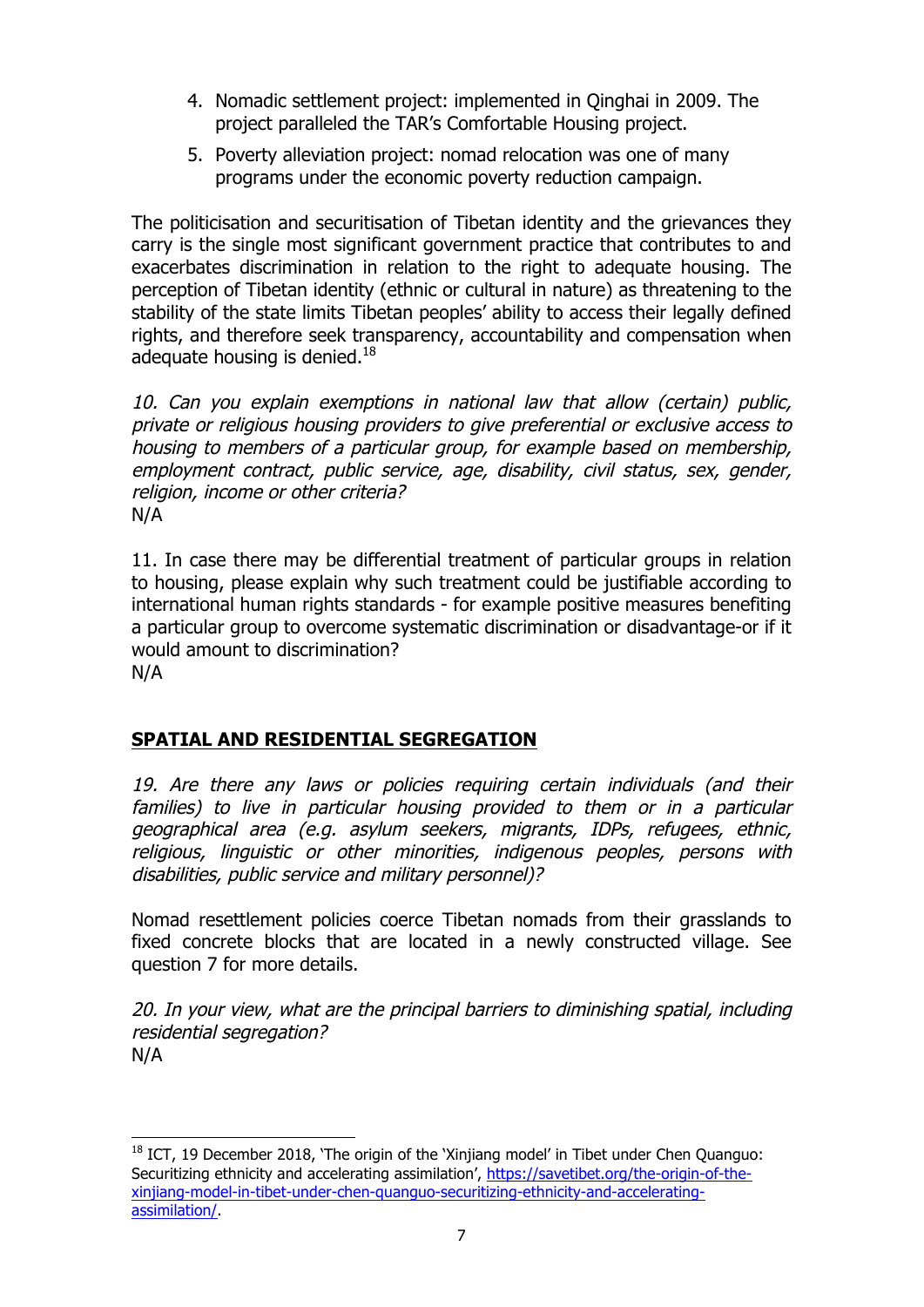## **MEASURES AND GOOD PRACTICES TO CURB DISCRIMINATION AND REDUCE SEGREGATION**

21. What laws, policies or measures exist at national or local level to prevent or prohibit discrimination in relation to the right to adequate housing?

On 11 June 2020, the government of the Tibet Autonomous Region (led by Han Chinese authorities) passed new ethnic unity regulations to tackle discrimination titled "model areas for national unity and progress".<sup>19</sup> While the regulations seek to cultivate 'ethnic unity', it aims to impose unity by imposing a dominant ethnic culture and erasing other ethnic cultures and identity. It is by definition discriminating all other non-dominant cultures.

22. Have your State, regional or local Government adopted any positive measures, such as measures of affirmative action, to reduce discrimination, segregation or structural inequality in relation to housing? To what extent have such initiatives been successful to address housing discrimination and segregation?

N/A

23. Have any particular laws, policies or measures been implemented to limit or reduce residential segregation? To what extent have such policies raised human rights concerns?

N/A

 $\overline{a}$ 

24. What is the role of the media, as well as other non- governmental organizations, of religious and governmental institutions, in fostering a climate that reduces or exacerbates discrimination in relation to housing and segregation?

The media has a role to play in reducing negative stereotypes individuals have of specific groups that are discriminated or marginalised.

25. Which institutional mechanisms exist to report, redress and monitor cases of discrimination or segregation in relation to the right to adequate housing and how effective have they been to address discrimination? N/A.

26. In your view, what are the principal barriers to seek justice for discrimination/segregation in relation to the right to adequate housing?

As mentioned on question 7, the principal barrier to seeking justice in relation to the right to adequate housing is legal rights. Without equal access to the law and the application of the law, Tibetans cannot seek justice for any form of discrimination.

27. Can you specify how individuals and groups subject to structural discrimination or experiencing segregation can submit complaints to

 $19$  ICT, 12 February, 2020, 'New "ethnic unity" regulations violate Tibetans' human rights: ICT briefing', https://savetibet.org/new-regulations-on-ethnic-unity-officially-depart-frompreferential-ethnic-policiesthreaten-tibetan-culture-and-violate-international-human-rightsnorms//.